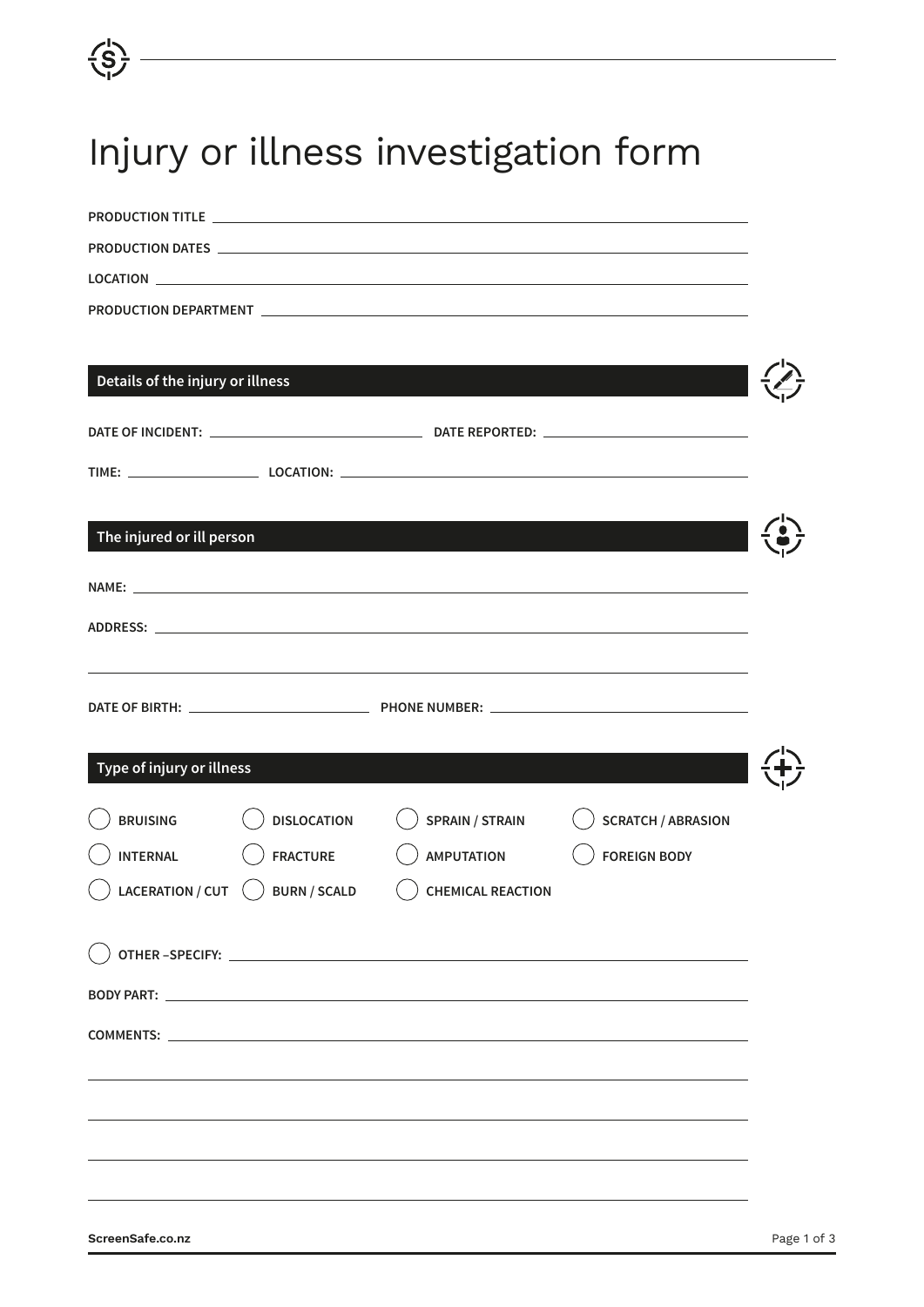

Injury or illness investigation form CONTINUED

| <b>Treatment</b>                                                                                                                             |                  |                     |                     |  |
|----------------------------------------------------------------------------------------------------------------------------------------------|------------------|---------------------|---------------------|--|
|                                                                                                                                              |                  |                     |                     |  |
|                                                                                                                                              |                  |                     |                     |  |
|                                                                                                                                              |                  |                     |                     |  |
|                                                                                                                                              |                  |                     |                     |  |
| Was this a notifiable event? $\Box$ YES $\Box$ NO<br>WAS IT NOTIFIED TO WORKSAFE? $\Box$ YES $\Box$ NO $\vdots$ DATE OF NOTIFICATION: $\Box$ |                  |                     |                     |  |
|                                                                                                                                              |                  |                     |                     |  |
|                                                                                                                                              |                  |                     |                     |  |
| The incident                                                                                                                                 |                  |                     |                     |  |
|                                                                                                                                              |                  |                     |                     |  |
|                                                                                                                                              |                  |                     |                     |  |
| WHAT CAUSED THE INCIDENT:                                                                                                                    |                  |                     |                     |  |
|                                                                                                                                              |                  |                     |                     |  |
|                                                                                                                                              |                  |                     |                     |  |
| <b>HOW SERIOUS COULD IT HAVE BEEN?</b>                                                                                                       | <b>MINOR</b>     | <b>SERIOUS</b>      | <b>VERY SERIOUS</b> |  |
| HOW OFTEN IS IT LIKELY TO HAPPEN AGAIN?                                                                                                      | <b>NOT OFTEN</b> | <b>OCCASIONALLY</b> | <b>OFTEN</b>        |  |